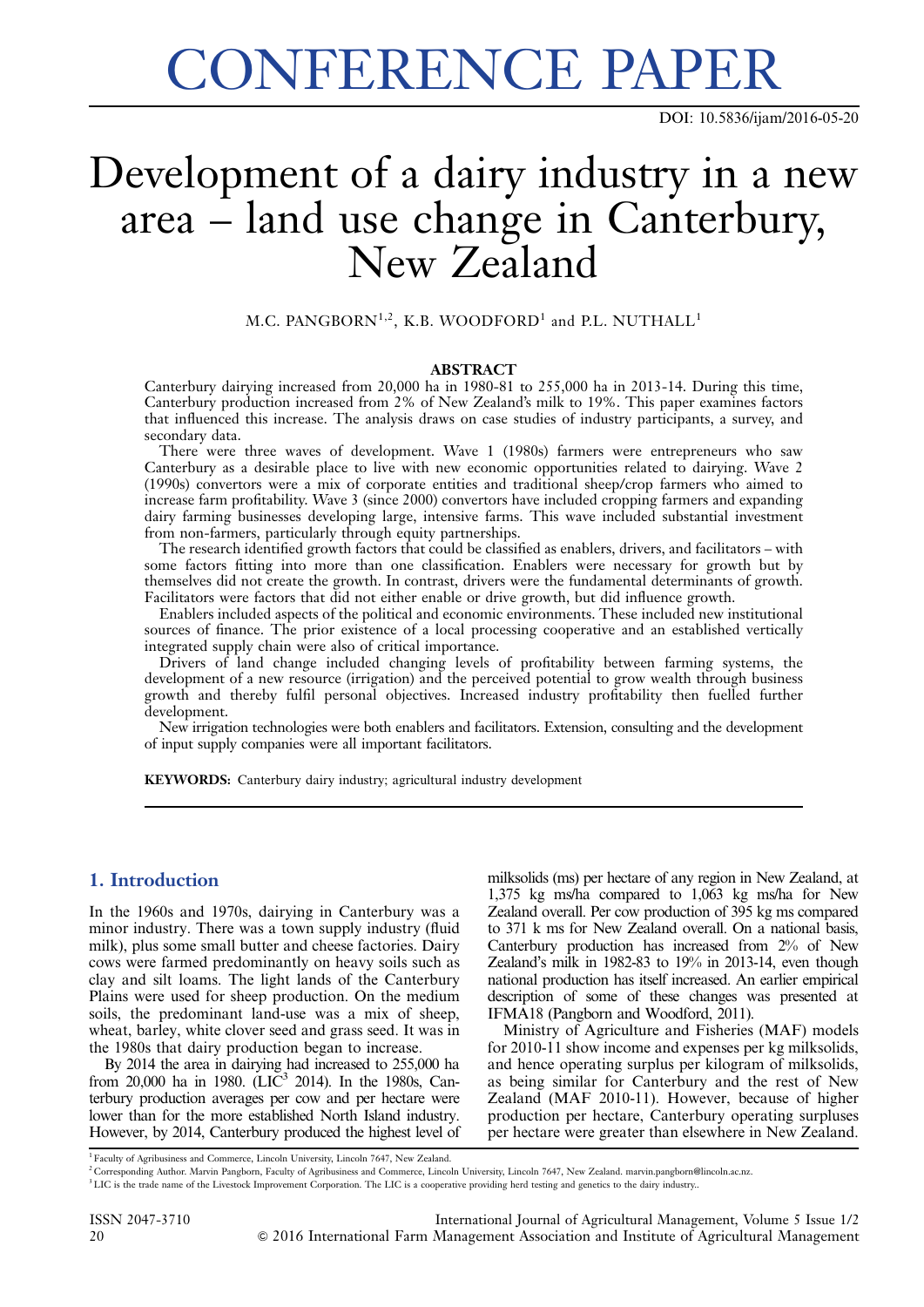<span id="page-1-0"></span>In contrast, historical DairyNZ data indicated that per hectare operating surpluses had been greater in some years only, and either similar or less in other years (DNZ 2010).

Pangborn (2012) calculated from MAF data that in the first decade of this century returns on capital (debt plus equity) were greater in Canterbury than the rest of the country  $(9\%$  compared to  $4\%$ ). DairyNZ (DNZ 2012-13) has reported that Canterbury farms in 2012-13 achieved an EBIT (earnings before interest and tax) return on assets of 12.1% compared to a New Zealand average of 9.2%.

#### 2. Research methods

An initial model of industry development was constructed from prior literature (Figure 1). Influential authors were Porter (1990, 1998), Schumpeter (1961, 1982), Van de Ven and Garud (1989), and Van de Ven et al. (1989). None of these studies was specific to agriculture. Prior literature which was specific to agriculture included Woods et al (1994).

The key data sources were semi-structured interviews with 35 farmer and non-farmer industry participants from throughout the industry value chain. The main focus was on getting participants to tell their own story as to what they had done and why they had done it, together with broader observations of the industry. Interview prompts were developed from the proposed factors (Figure 1) but in the main the interviewees simply told their 'what and why' story in a discussion framework with the interviewer and in a chronological order. This information and the interpretation thereof was supplemented by insights from an unpublished farmer survey that helped inform the role of extension in promoting growth and the adoption of innovations. Also, the authors have themselves, as local university academics, all been observers of the Canterbury industry. Further, the first author has direct experience over more than 28 years as a practicing Canterbury dairy farmer. The authors therefore acknowledge their own background as shaping the direction of the investigations, while taking care to ensure that all interpretations are evidence-based. More details on methods are reported in Pangborn (2012).

#### 3. Results

#### Waves

The notion of development waves was an emergent theme from the interviews. In Wave 1 (1980s), farmers tended to be driven by entrepreneurial motives and were often moving from another dairy region that was not considered as favourable. They were able to purchase larger blocks of irrigated land at a lower cost than in other dairying areas. Considerable entrepreneurial profits were achieved.

In Wave 2, (1990s) many conversions were completed by corporate entities. Due to the low operating profits of that period, these corporate farmers had largely left the industry by the late 1990s. In doing so, they sold many of their farms to their sharemilkers, thus creating a new generation of farm owners. However, there were also traditional sheep and crop farms in this wave who were converting to obtain higher levels of profitability than were available in their industry.

In Wave 3, since 2000, new dairy farmers have tended to be established farmers from other sectors such as cropping, or expanding dairy farming businesses, who purchased and converted to dairy farming for economic reasons. The rate of growth was influenced by enthusiastic lending to dairy farmers by the primary and secondary financial institutions. Wave 3 farmers tended to develop large and more intensive farms. This wave also saw investment from non-farming investors, particularly in equity partnerships.

#### Factor conditions

A comparison of the findings to Figure 1 confirmed the role of entrepreneurs, particularly in Wave 1. Most informants suggested that the early converters captured significantly more entrepreneurial profits than the later waves. Several Wave 1 participants stated that the prepurchase analysis of the cost of purchase and conversion was not always rigorous.

Although it would seem logical that Canterbury productivity could be higher than elsewhere in New Zealand due to irrigation, production and profit were similar until the new century. A number of informants suggested that the major research and extension providers were not interested in the industry until the Lincoln University Dairy Farm (LUDF) was initiated in 2001 (Wave 3). Although a number of factors would influence productivity, informants suggested that there was a positive effect on production and profitability from the establishment of the LUDF.

Informants did not consider that there was a large involvement of government in the development of the Canterbury industry. However, there was recognition that the major growth occurred after the removal of most government support for agriculture in the 1980s. The removal of price supports, particularly to the sheep and cropping industries in 1984 (Rayner, 1990), meant that these farming systems became less economic and, so were more likely to be sold or converted to other farming systems such as dairying. The loss in profitability of the historic sheep and cropping systems was a major driver of development. In general, farmer informants focused on 'close to farm' factors and did not identify, without prompting, the efforts of government in international trade negotiations or changes in international markets.



Figure 1: Proposed factors in the development of the Canterbury dairy industry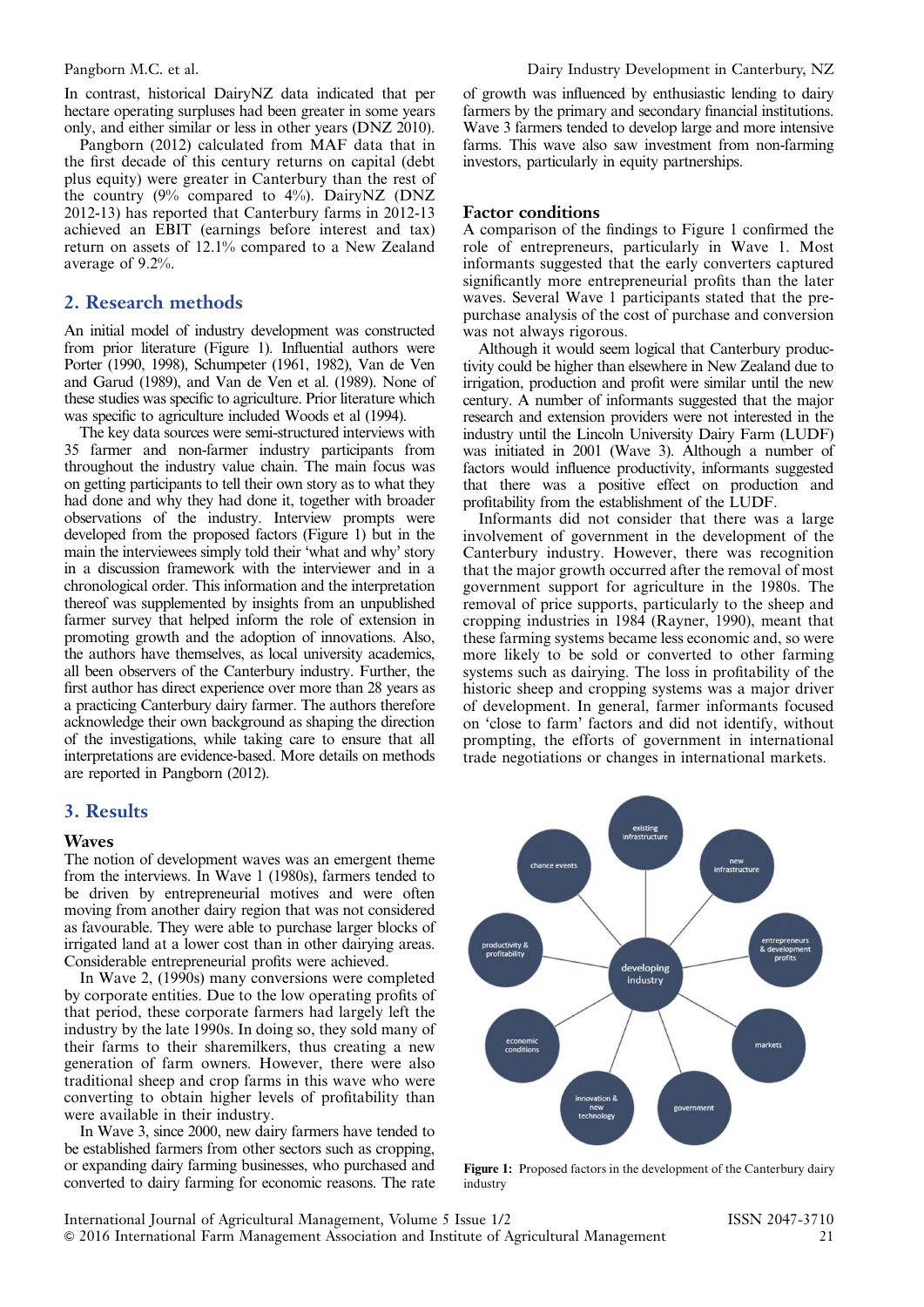The economic conditions of the times led to change. The restructuring of the New Zealand economy caused land prices to fall in the late 1980s, which increased opportunities for established and new land owners. Since the restructuring, farmers have not been able to 'farm subsidies' and, in the opinion of informants and the survey participants, farmers have focused on production and profitability. As well as removing farm price supports, the financial industry was deregulated late in Wave 1. A number of informants discussed the difficulty in obtaining finance in Wave 1, but were able to source capital more easily in Wave 2 and some suggested that the financial institutions were too liberal in Wave 3.

A number of informants expressed the advantages of being involved in large vertically integrated processing/ marketing cooperatives. In particular, the success of the processing cooperative (Alpine Dairy Products) allowed growth in Wave 2. The company coped with ever increasing volumes of milk, financing new processing capacity and dealing with pesticide and quality issues. However, a number of informants questioned whether Alpine would have been successful without the support of the state sanctioned New Zealand Dairy Board. Several sources suggested that a cooperative was necessary for development of the industry in Waves 1 and 2, as proprietary companies would not have been prepared to spend the time and money necessary to solve the problems that arose.

Innovation and new technologies were considered important. In Waves 1 and 2, innovations in irrigation technology allowed deeper wells, with more labour and water efficient delivery systems. Other factors that contributed to growth in Wave 2 were improved methods for organizing the farm layout and cowsheds, and management techniques for large herds. The most widely adopted technology introduced by the LUDF (low grazing residuals) was suggested to have improved profitability in Wave 3 by some informants and survey participants.

#### Additional factors discovered by research

The more intensive use of the irrigation resource was considered an important factor in development. Although irrigation had been part of Canterbury farming since the 1940s, it was often seen as a means of coping with drought rather than as a means of increasing farm output. Stewart's (1963) findings that irrigation in itself did not improve farm returns under the farming systems of the time (sheep/cropping) were prophetic when the subsidies supporting these farming systems were removed at the start of Wave 1. Thus, if a farmer had irrigation he was often driven to either convert or sell his property due to the superior relative economics of the dairy industry - either way there was a financial gain and dairy industry growth.

Human reasons were important, particularly in Waves 1 and 2. The developing dairy industry in Canterbury presented individuals with the opportunity to purchase farms with the hope of more stable production through irrigation. Informants suggested that Wave 1 converters often moved to Canterbury to improve social and educational opportunities and for the challenge of being part of something new. The lower price of land was an attraction; particularly for North Island farmers who could purchase twice as much land in Canterbury with the funds from the sale of their North Island farm. In reality, farmers in all waves moved

for the human reasons of improving their lives and financial position.

The motive of capital gains and profit encouraged corporate farmers to invest in what they considered to be 'cheap land'. Informants commented that corporate farmers developed improved methods for converting farms to dairying, were more financially disciplined and instilled in farmers a positive attitude to multiple farm ownership. Although the initial entities departed the industry within ten years due to low operating profits, they left a legacy of alternative business structures to traditional family farms. These included what is described as 'family corporates' and 'equity partnerships'.

The availability of land for supporting the dairy industry was important for industry growth from Wave 2. These blocks allowed a higher stocking rate by removing the replacement heifers from the 'milking platform'. In addition, support blocks became important for grazing cows in the winter and for the production of supplementary feed. Winter grazing and higher levels of supplementation were an integral aspect of the development of a Canterbury dairying system versus traditional self-contained systems.

One of the defining features of the Canterbury dairy industry is that the development has contained elements of resource development, elements of changing land use, and elements of system configuration, together with knowledge transfer from other locations. There was no new product development; rather it as a situation of adapting dairy production systems for a new contextual environment. This is in contrast to much of the industry development literature which focuses on new products.

#### A new model

The review of literature on industry development led to [Figure 1.](#page-1-0) In contrast, the case studies and survey of industry participants have led to a new model ([Figure 2](#page-3-0)). This model proposes that within the waves, the relevant factors act in different ways and are best considered within a framework of enablers, drivers, and facilitators of growth. In some cases, the factors fit into two categories. Enablers were defined as factors that were necessary for growth but did not themselves create the growth. In general they relate to the broader political, economic and regulatory environment. Drivers are defined as fundamental factors, typically related to prices and resource availability that caused the growth to occur. Facilitators are defined as factors that had a positive influence on growth, and typically made the growth process more efficient.

Low land prices in Wave 1, encouraged entrepreneurial dairy farmers to purchase land in Canterbury to convert to dairy farming. The lack of profitability in other farming systems drove sheep and cropping farmers to sell their land at low prices. A further driver was the human reasons of establishing an often larger farm in an area seen to have social advantages. Although the development of the irrigation resource was an enabler, it can also be seen as a driver. Informants suggested that once water was added to a property, the highest economic use was as a dairy farm. Wave 2 saw the entry of corporate farmers as industry drivers. With more secure sources of capital and improved farming systems, the corporates converted many farms in pursuit of capital gains. In Wave 3, increased profitability in the dairy industry drove further conversions.

Enablers were the factors that were necessary for the growth to occur. In Wave 1, these included government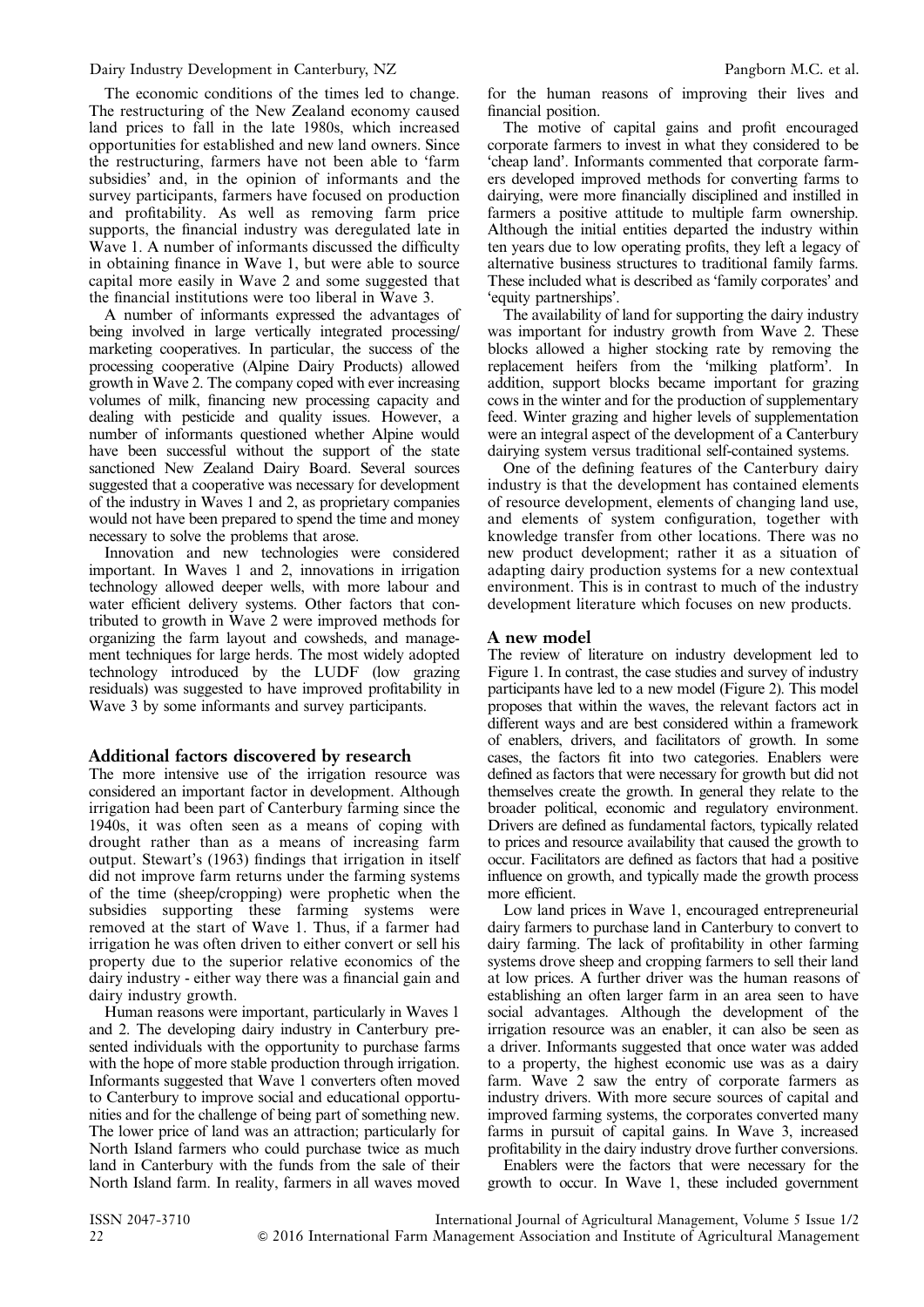<span id="page-3-0"></span>

Figure 2: Interrelationships of drivers, enablers and facilitators in the development of the Canterbury dairy industry

policies and economic conditions which, in this case, followed the economic restructuring of the New Zealand economy. A further enabler was the industry infrastructure already in place which allowed faster growth, by removing many of the steps necessary for the development of a new industry. The development of the processing cooperative in Wave 2 was an important enabler, as without the ability to process all the milk produced, growth would have slowed. The finance industry became an enabler of growth in Wave 2 and a facilitator of industry growth in Wave 3 through liberal lending policies.

In Waves 1 and 2 the development and adoption of new technology was an important enabler and facilitator. Informants suggested that improved irrigation technology, cowsheds, farm layouts and machinery were important. Other than irrigation, these technologies were available to the rest of the industry, but were more readily adopted by an area 'starting from scratch' with larger land areas.

Facilitators, although not driving or enabling growth, had positive influences. Most of the facilitators were found in Waves 2 and 3 and included new input suppliers, farms that dedicated their system to supporting dairy farms and new business structures that assisted the sourcing of capital for a 'capital hungry' industry. The LUDF was a facilitator in Wave 3 that provided a forum for information and discussion that was one of a number of factors in the

productivity and profitability increases. A further facilitator was the trend to increasing milk prices, particularly in Wave 3, a result of increased global demand.

#### 4. Conclusions

The development of the Canterbury dairy industry is a consequence of the coalescence of a multiplicity of factors. The profitability of dairying, both in absolute terms and also relative to product prices for competing land uses, was a driver of fundamental importance. Also, the ongoing development of irrigation, which had commenced in much earlier times, helped to create a bio-physical environment that was well suited to pastoral dairying. However, by themselves these would not have been sufficient to create a new industry. First, there had to be a group of entrepreneurial innovators who were prepared to take the first steps and the associated risks in the search for personal fulfilment. Institutional factors, relating in particular to finance and the regulatory environment were then necessary for these innovators and their early followers to be able to operate. Farm input firms had to develop alongside the development of the farms themselves. Also, in the absence of a farmer cooperative the necessary processing facilities may never have developed. Similarly, the presence of the New Zealand Dairy Board, which in those times took responsibility for